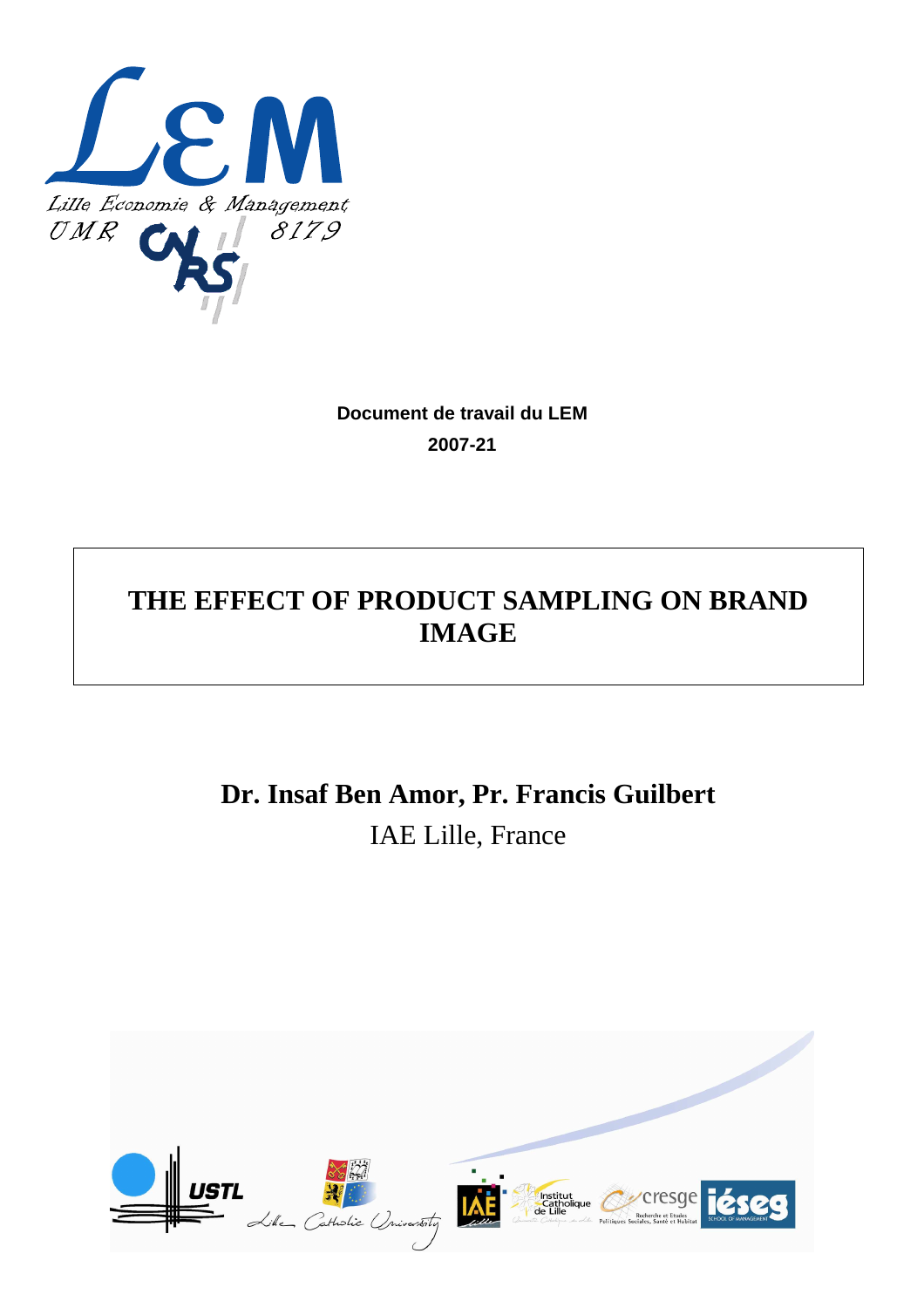# **ABSTRACT**

To analyze the effect of product sampling on brand image, a field experiment and a survey were conducted, in a North African city, Tunis. Perfume, skin care and make up samples were giving away to 500 women. Brand image was measured before and after sampling.

#### **INTRODUCTION**

In these last decades sales promotion had became of great interest for researchers. However, in spite of this interest, some fields were widely investigated like price reductions and couponing while others are still under studied. This is typically the case of free samples (Bawa, Shoemaker, 2004; Heiman, McWilliam, Shen & Ziberman, 2001). Meanwhile, the importance of product sampling as a promotion tool seems to have increased in recent years (Marketing week, 1997).

McGuinness, Brennan & Gendall (1995) consider product sampling as a sales promotion technique used by marketers to encourage "consumer trial", while for Ailloni-Charas (1984), this technique involves giving away trial-sized quantity of a product with little risk and no obligation.

In this study, brand image is defined as the sum of all tangible  $\&$  intangible traits - the ideas, beliefs, values, prejudices, interests and features that make it unique. A brand image visually  $\&$  collectively represents all internal  $\&$  external characteristics — the name, symbol, packaging, literature, signs, vehicles  $\&$  culture. It's anything  $\&$  everything that influences how a brand or a company is perceived by target constituencies or even a single customer (brandwerk group, 2006).

## **RESEARCH OBJECTIVES**

The objective of this paper is to analyze the effect of product sampling on brand image.

#### **CONCEPTUAL FRAME WORK**

Heiman, McWilliam, Shen & Ziberman (2001) characterize product sampling as having two effects on purchase behaviour. One is immediate, it is the short term effect and the other is a long term effect called goodwill. They suggested that the effect of sampling depends on the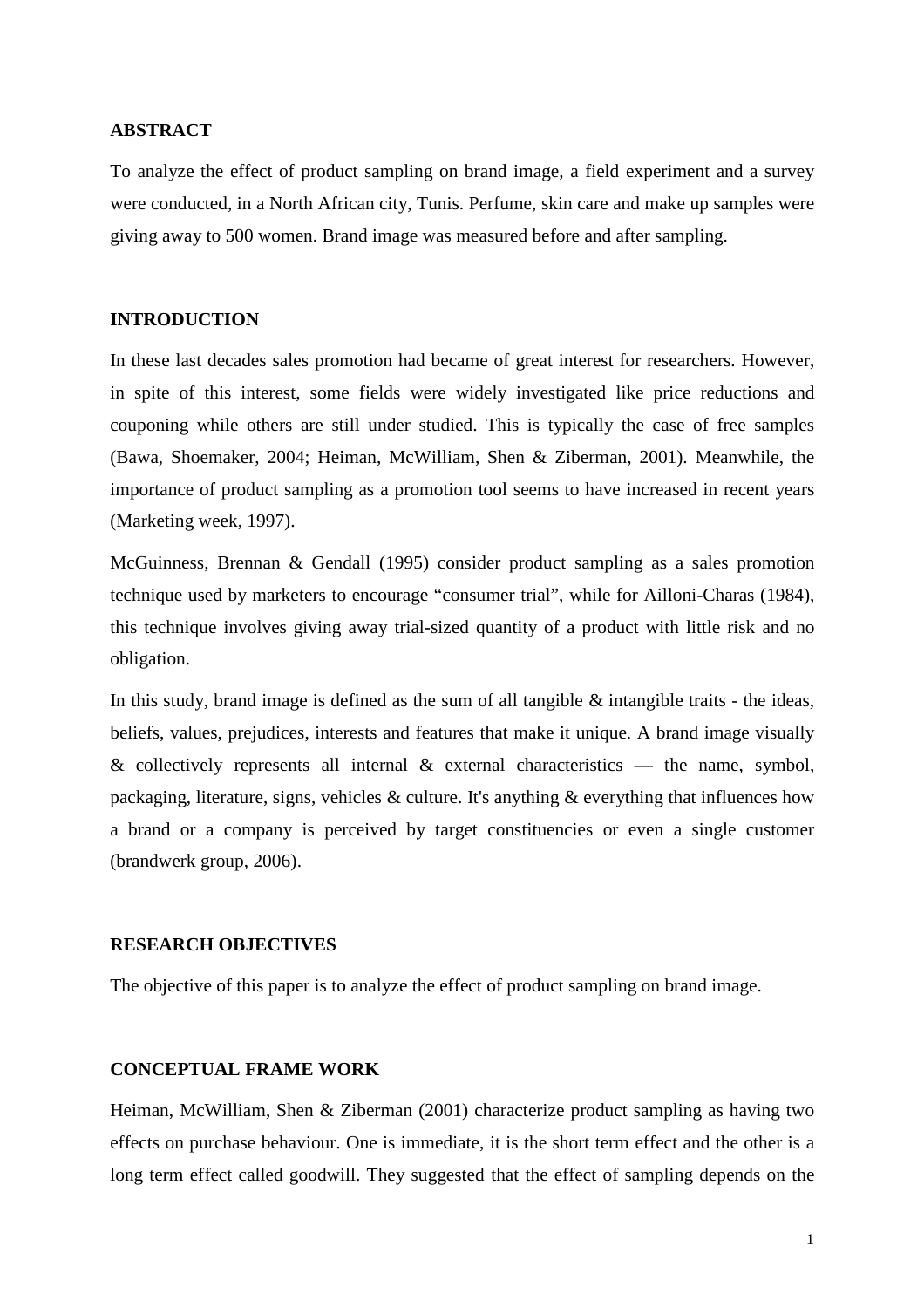sample usage. If the usage is immediate samples will have a short term effect, however if it is delayed they will only have a long run effect.

Hamm, Perry and Wynn (1969) concluded that if a product has a feminine image in the eyes of men, exposure to free sample is very likely to change this image.

Also, Bettinger, Dawson and Wales (1979) found that offering free samples of peanut butter produced not only a shift from a childish image towards an adult image but an increased improvement in the qualitative judgments of the adult group that had received free samples.

Attitude formation theory (Anderson, 1974) suggests that the acquisition of positive information about a brand would lead to have a positive brand attitude.

However, attribution theories like self-perception theory consider that consumer may have negative attribution about the sampled brand or product.

Considering the attitude formation theory, Heiman and al. (2001) conclusion and trying to transfer the results of Hamm, Perry and Wynn (1969) and Bettinger, Dawson and Wales (1979) dealing with product image, to family brand image, **it is possible to try to verify the following hypothesis: Product sampling may have a positive effect on family brand image.** 

#### **METHOD**

The study focuses on luxury cosmetic sector. Three reasons explain this choice: at first, free samples are very common in this sector, second, luxury cosmetic companies used to spend big amounts of money on product sampling and finally this sector gives the opportunity to deal with three kinds of products- perfume, skin care and make up- which can make the study more interesting.

#### **Data collection method**

To analyze the effect of product sampling on brand image, we conducted an experiment and a survey in a North African city, Tunis (Capital of Tunisia) between March and June 2005.

Data collection was made in a perfumery chain with a surface between 300m² and 400 m².

The experiment treatment is a bag containing four samples with different product types: two perfume, one skin care and one make up samples. Two questionnaires were inserted into the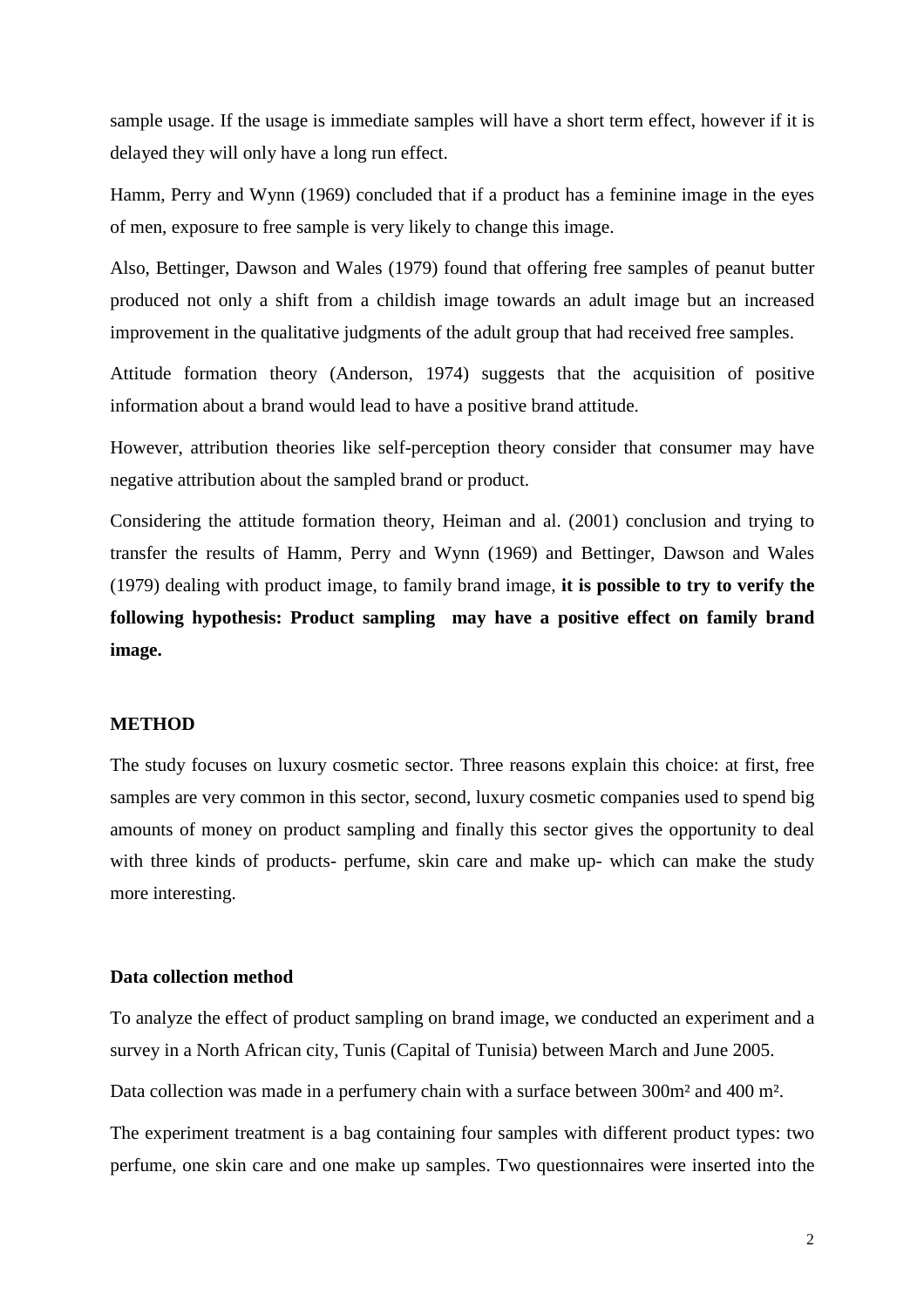bag in order to measure brand image before and after sampling. When giving the treatment and after explaining the survey objectives, subjects were asked to fulfill the first questionnaire, the same day of receiving the samples (at the perfumery). They were asked to fulfill the second questionnaire a month after samples delivery and to give it back to the perfumery. In order to maximize the feed back, respondents were informed that a make up bag will be offered when giving the second questionnaire back. Also, messages were sent on each respondent mobile phone (subjects have given their mobile phone number and their loyalty card number when they received the treatment) to remember them to fulfill the questionnaires and to give them back in order to get the gift.

The survey statistic sample is made of 500 women between 20 and 60 years old, customers of the considered outlet. To recruit subjects, the outlet manager was asked to give the treatment to women who present their "loyalty card" (a card which registers customers' purchases and personal information like the name, age…) when paying cosmetic products.

287 subjects have given back the two questionnaires, allowing to reach a response rate of 59%. However, only 238 subjects have given valid responses to the two questionnaires.

## **Variable measurements**

Fauchois and Krieg (1991) analyzed communication contents of luxury firms. They identified eight luxury fields. In order to measure brand image, in depth interviews with seven managers of luxury cosmetic brands help us to choose four among these fields: tradition, distinction, esthetic and quality. For each field, two criterions were selected which are:

- Classicism and tradition for tradition field.
- Prestige and distinction for the distinction field.
- Elegance and sophistication for the esthetic field.
- Quality and excellence for the quality field.

A qualitative survey was conducted on 20 women. They were giving the above list and asked to select one criterion among two for each field, when thinking about luxury cosmetic brands. Here are the selected criterions: classicism, prestige, elegance and quality.

Based on the suggestions of the brand managers, three other criterions were added to the four ones chosen above, which are: expertise in perfume, expertise in make up and expertise in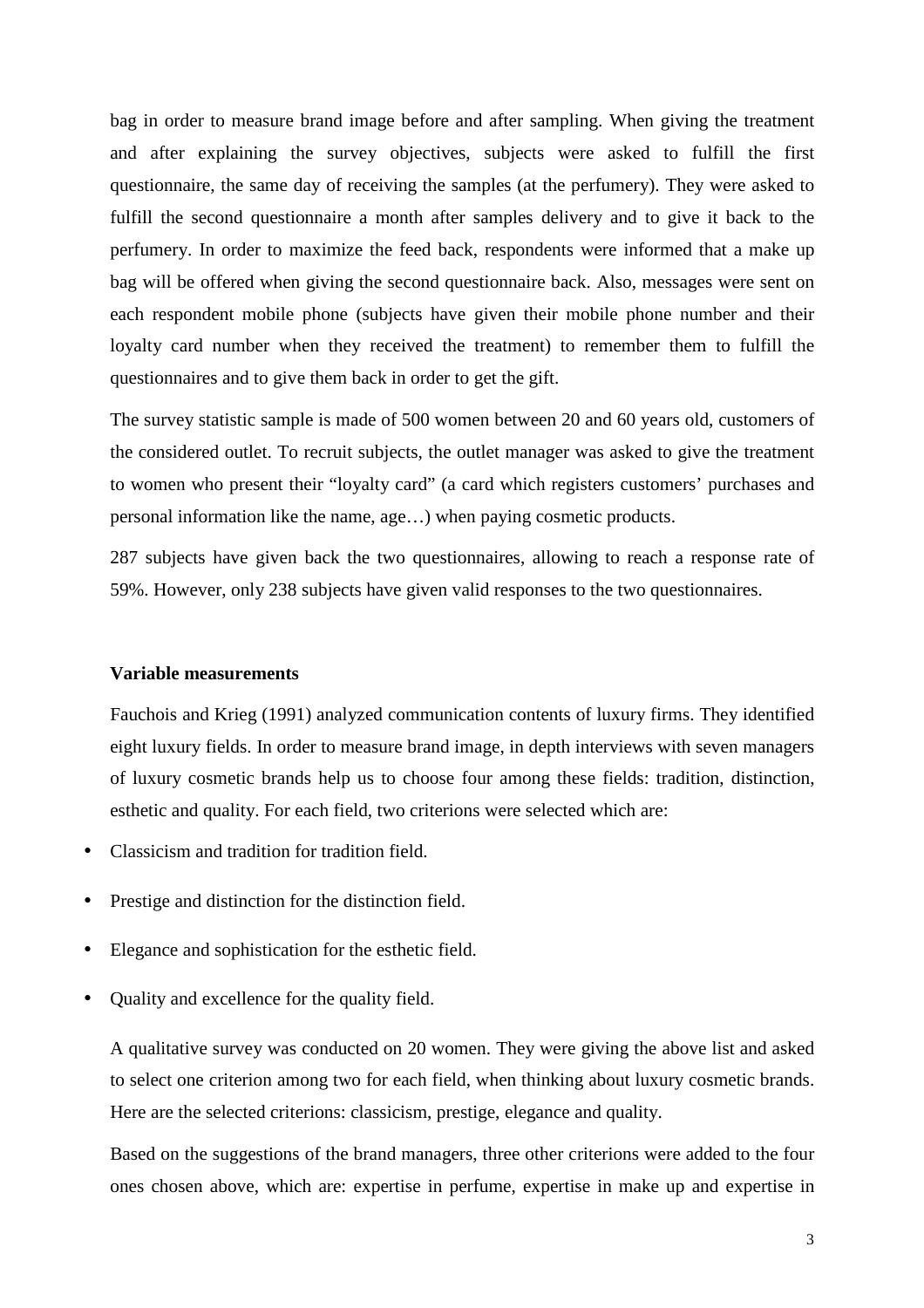skin care. In fact, referring to these brand managers, luxury cosmetic brands are often perceived according to their expertise in one field (perfume, make up or skin care). So, seven criterions were considered to measure brand image changes. Three criterions are related to intangible traits: classicism, prestige, elegance and four criterions are related to traits relative to the product: quality, expertise in perfume, expertise in make up and expertise in skin care, they are tangible traits.

In this study, brand image criterions are measured at the beginning of the study (when receiving the treatment), and measured again one month after receiving the treatment. Many studies dealing with product or brand image employ the semantic differential as the measurement instrument (Dobni and Zinkhan, 1990, Low and Litchtenstein, 1993). We use this scale at 7 points in this study, to quantify brand image based on seven criterions. It is coded from 1 to 7 for statistical treatments. The semantic differential requires polar adjectives, so the following adjectives were opposed:

- classic/ fashionable,
- not prestigious/prestigious,
- not elegant/elegant,
- bad/good quality,
- not expert/ expert in perfume,
- not expert/ expert in make up,
- not expert/ expert in skin care.

Only one family brand was analysed. For confidential reasons, its will not be named. However, the choice of this brand can be explained by three factors:

- It is a very well-known family brand within the Tunisian market, actually, it is important to choose a well-know brand as subjects have to judge the brand before and after using samples.
- The firm representing this brand was the only firm agreeing to give us four samples to each subject which is equal to 2000 samples.
- It was not possible to ask respondents to evaluate three or four brands according to seven criterions. It is an annoying work for them.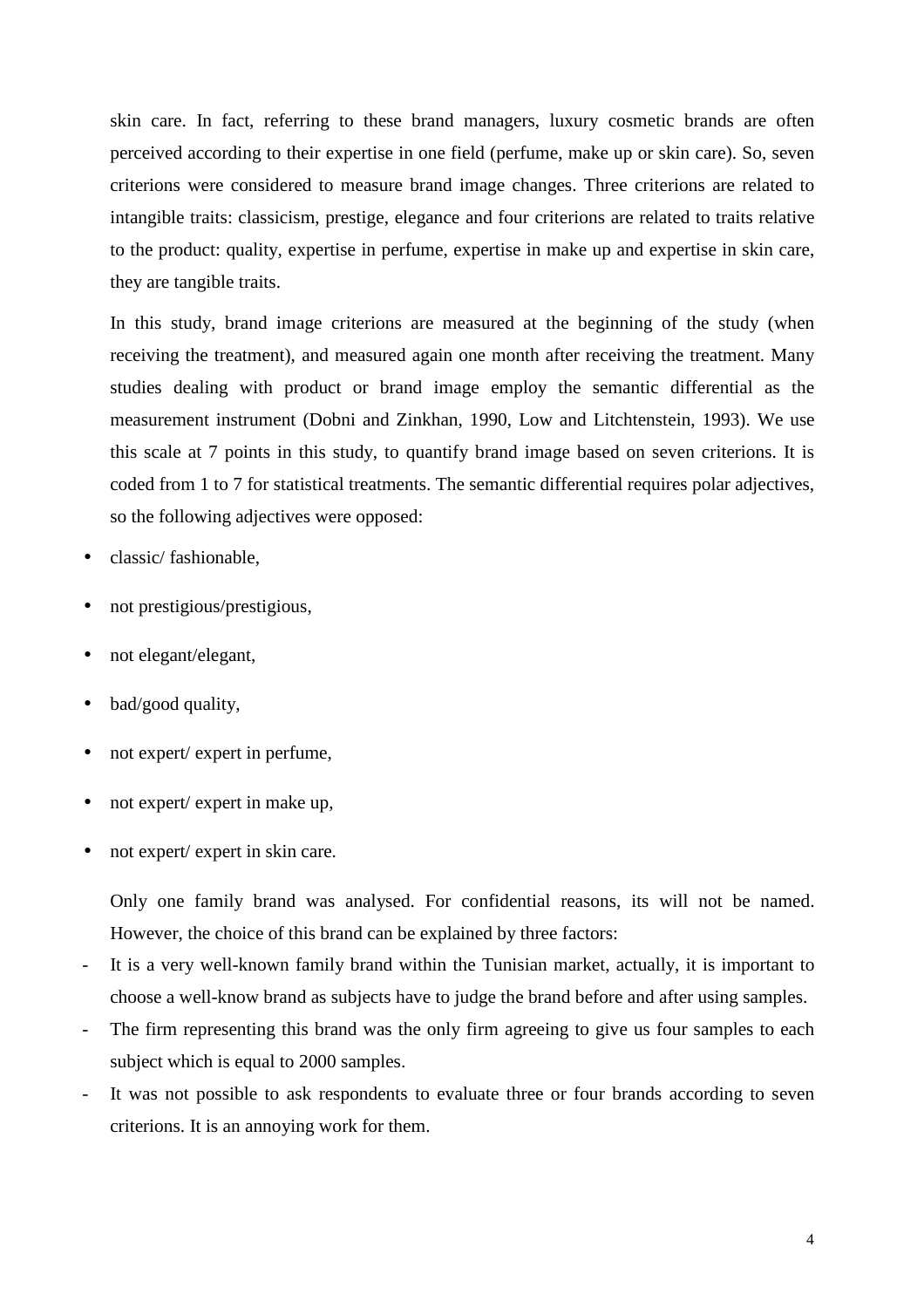#### **Data analysis method**

For data analysis, paired-samples t test was applied. The paired-samples t test procedure compares the means of two variables for a single group. It computes the differences between values of the two variables for each case and tests whether the average differs from 0.

For each variable we have: mean, sample size, standard deviation, and standard error of the mean. For each pair of variables we have: correlation, average difference in means, t test, standard deviation and standard error of the mean difference.

# **RESULTS AND DISCUSSION**

#### **Results**

This study shows that the considered brand has a very good image on the majority of the criterions.

Criterion of classicism: On this criterion, the brand registered the lowest mean in comparison to the other criterions. The mean is 4.495 before sample usage and it grows to 4.805 after a month (see table 1, p7). At first, it is important to notice that the brand is not perceived as classic, but it is neither judged as fashionable (4.495 is hardly equal to the mean between 1 and 7 which is 4).

Then, the correlation between measurements before and after sampling is high and equal to 0.552. It is statistically significant (see table 2, p 8). So, the comparison is possible.

Finally, offering free samples has contributed to change the brand image, so that it is perceived more fashionable. The mean has progressed by 0.309 after sampling. The difference between the mean before and after is significant for a confidence level of 95% (t=-2.614,  $df=$ 235, sig=0.01, see table 3, p 9).

So, free samples have a positive impact on the brand image on the criterion of "classicism".

Criterion of prestige: Based on table 1 (p 7), it seems that the brand has a prestigious image, given that the mean is equal to 6.375 before sampling and is 6.611 after (the maximum score is 7). The correlation between the observations is significant and equal to 0.215. The scores mean has increased of 0.236 after a month of giving away free samples. The difference between the 2 means is significant  $(t=3.711, df=236, sig= 0.00)$ .

Product sampling has also a positive effect on the brand image on the criterion of "prestige".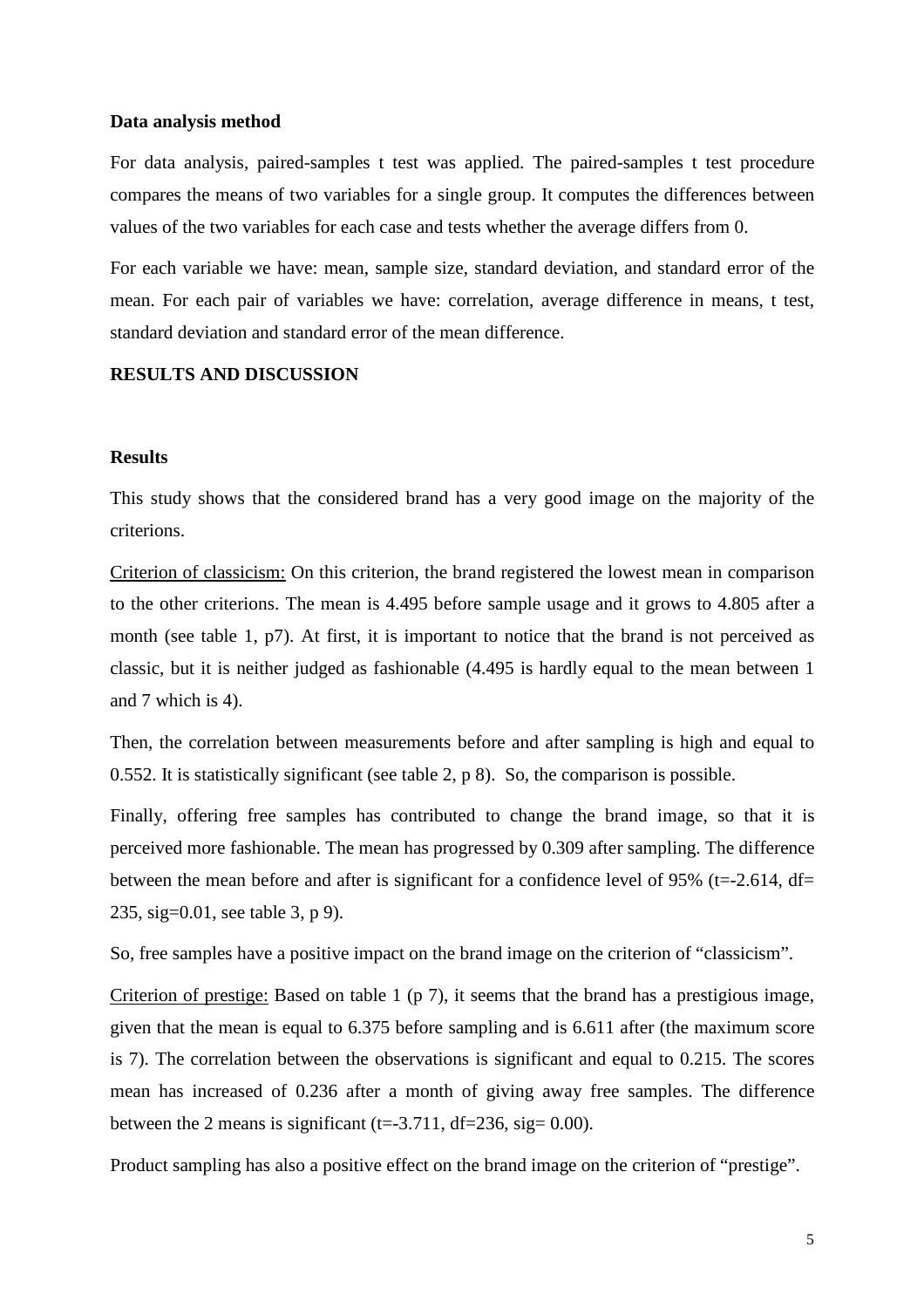Criterion of "elegance": The brand is perceived to be elegant. The measurements mean before sampling is 6,312 and it is 6,582 after. The difference between the 2 means is 0.27, it is statistically significant (Student  $t = -3.975$ , df=236, sig=0.00). Also, the correlation between judgments before and after is equal to 0.244. It is significant for a confidence level of 95% (see table 2, p 8).

Thus, free samples have a positive impact on brand image, measured by the "elegance" criterion.

Criterion of "quality": The mean of the measurements before using samples is 6.315, it is 6.491 after. The mean increased of 0.176 after sampling. However, the correlation between the judgments before and after is low and not significant. So, even if the difference between the two means is significant (t=-2.201, df=237, sig=0.029), it is not possible to conclude that the brand image has changed positively and is perceived as offering better quality.

Criterion of "expertise in perfume": Table 1 indicates that the brand is judged as "expert in perfume". Actually, the mean of judgments is 6,333 before, it has increased of 0.24 after the treatment, to reach 6.573. This increase is significant  $(t=3,428, df=236, sig=0.00)$ . The correlation is significant between the two means and equal to 0.202.

Giving away free samples seems to have a favorable effect on brand image regarding a tangible trait which is "expert in perfume".

Criterion of "expertise in make up": The brand is considered as an "expert in make up". The scores mean before sampling is 6.485, but this mean still hardly the same after. In fact, it has decreased of 0.016, but this decrease is not statistically significant  $(t=0.225, df=236,$ sig=0.823). Brand image still unchanged after sampling on the criterion "expert in make up".

Criterion of "expertise in skin care": The brand seems to be perceived as less "expert in skin" care" than in make up. However, these perceptions have not changed after sampling. The difference between the two means before and after is not significant  $(t=0.225, df=236,$ sig=0.746). So, Sampling has no effect on brand image perceived on the criterion of "expert in skin care".

To summarize, the results have shown that product sampling has a positive effect on intangible traits of brand image which are "classicism", "prestige" and "elegance". However, only one criterion ("expert in perfume") has shown a positive impact when dealing with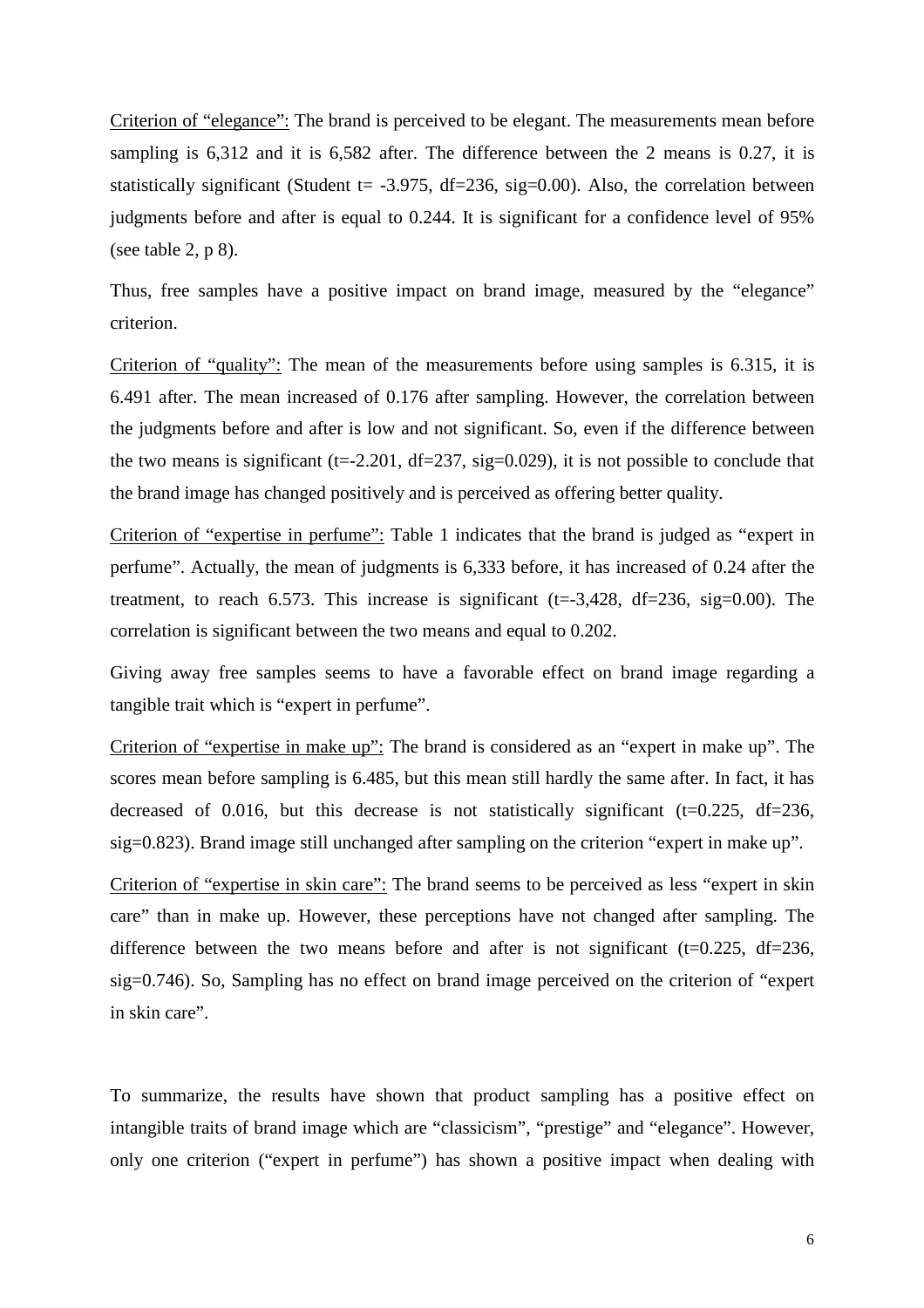tangible traits. It appears that free samples are more willing to have a positive effect on intangible traits than on tangible traits of brand image.

**So it is possible to accept the hypothesis of this study: "Product sampling has a positive effect on family brand image".** 

#### **Discussion**

It is probable that the reception of four samples of a same family brand at the same time has developed a positive feeling (sympathy) towards the promoted brand. This sympathy may lead to have a favorable attitude toward brand, which will encourage subjects to give more positive judgments about it. Then, they may find that the brand is more fashionable, more prestigious or more elegant after using samples. It seems that sampling helps constructing a brand franchise. This supports Prentice Franchise Model (1975). As these traits of brand image are related to a person imagination, so, it is probably easier to change perceptions when the brand is judged on intangible criterions than when it is judged on tangible criterions. This conclusion may explain why only one tangible trait ("expert in perfume") has produced a positive change in brand image. Actually, perceptions related to the product are not willing to change after a reception of a few quantity of this product. Image related to a tangible trait is more fixed on the mind and that's why harder to influence than the one related to an intangible trait.

Also, these findings don't sustain attribution theories which suggest that consumer may have a negative attribution about the sampled brand or product. At the contrary, results found that he may have a positive attribution about promoted brand.

#### **CONCLUSION AND IMPLICATIONS**

This study can draw some useful insights. At first, overall, it seems that product sampling with a delayed usage has a positive effect on family brand image. Second, this technique affects probably brand image more on its intangible traits than on its tangible traits.

Our review of sampling literature suggests that more researches should be conducted in order to investigate the effect of sampling on brand image. In fact, very few studies have dealt with this subject. It is interesting to choose other kinds of products to see if this conclusion still valid when changing product category. The effect of new criterions can also be analyzed.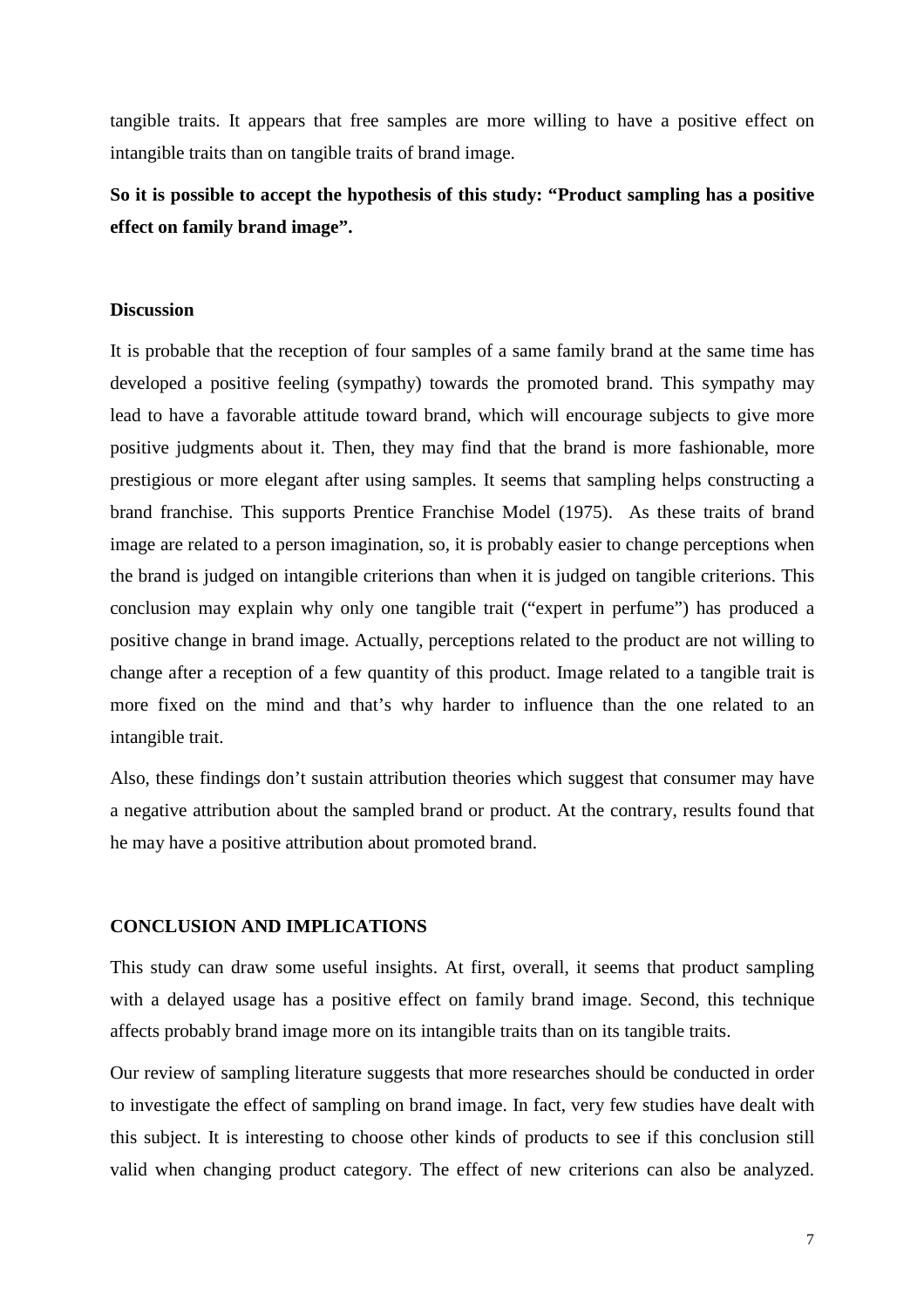Also, another scale can be developed for brand image measurements. Finally, it is of interest to consider a brand not very well-known in order to compare the results with those of this research.

## **REFERENCES**

Bawa, K..and R.W Shoemaker. 2004. "The Effects Of Free-Sample Promotions On Incremental Brand Sales".*Marketing Science* 23 (summer): 345-363.

Bettinger C.O, L. E Dawson Jr. and Wales H. G. 1979."The Impact Of Free-Sample Advertising". *Journal of Advertising Research* 19 (June):35-40.

Chingching C. and R. Mark. .2004. "The Interplay Of Product Class Knowledge And Trial Experience In Attitude Formation". *Journal of Advertising* 33 (spring):83-93.

Heiman A;,B. McWilliams , Z. Shen and D..Zilberman.2001. " Learning and Forgetting: Modeling Optimal Product Sampling OverTime". *Management Science*; 47 (April): p532- 547..

Kempf D. S.and R. N. Laczniak. 2001. "Advertising's Influence On Subsequent Product Trial Processing". *Journal* of Advertising 30 ( fall) :27-39.

Lammers H. B. 1991.."The effect of free samples on immediate consumer purchase". *Journal of Consumer Marketing* (8),:31-38..

Jain D., V. Mahajan., and E. Muller. 1995. "An Approach For Determining Optimal Sampling For The Diffusion Of A New Product". *Journal of Innovation Management* 12:125- 137.

Marks L J. and M. A. Kamins. 1988. "The Use of Product Sampling and Advertising: Effects of Sequence of Exposure and Degree of Advertising Claim Exaggeration on Consumers'Belief Strength, Belief Confidence, and Attitude". *Journal of Marketing Research* 25 (August) : 266-282.

McGuinness D., M. Brennan Mike and P. Gendall. 1995. " The Effect Of Product Sampling And Couponing On Purchase Behaviour: Some Empirical Evidence". *International Journal of Advertising* : 219-230.

Sood S. 1996. " Effect Of Product Sampling By Established Brands", University of Iowa.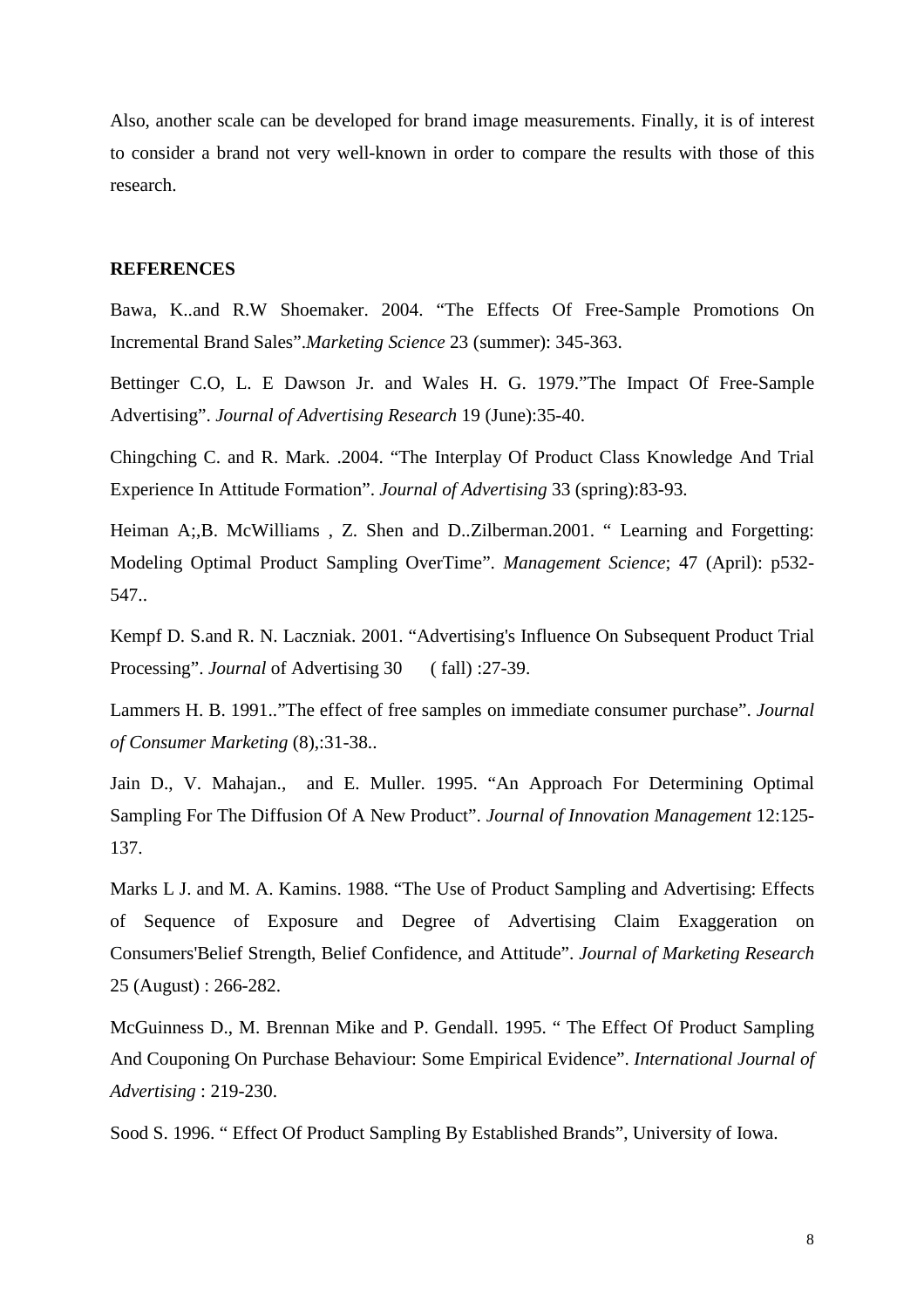|        |                                          | <b>Mean</b> | N   | <b>Standar</b><br><b>Deviatio</b> | <b>Standard</b><br>Error of the I |
|--------|------------------------------------------|-------------|-----|-----------------------------------|-----------------------------------|
| Pair 1 | classic/fashionable (before)             | 4.4958      | 236 | 1.9667                            | .1280                             |
|        | classic/fashionable (after)              | 4.8051      | 236 | 1.8714                            | .1218                             |
| Pair 2 | bad/good quality (before)                | 6.3151      | 238 | .9079                             | 5.885E-02                         |
|        | bad/good quality (after)                 | 6.4916      | 238 | .9035                             | 5.857E-02                         |
| Pair 3 | not prestigious/prestigious (before)     | 6.3755      | 237 | .8427                             | 5.474E-0.                         |
|        | not prestigious/prestigious (after)      | 6.6118      | 237 | .7139                             | 4.637E-0.                         |
| Pair 4 | not elegant/elegant (before)             | 6.3122      | 237 | .9363                             | 6.082E-01                         |
|        | not elegant/elegant (after)              | 6.5823      | 237 | .7581                             | $4.925E-0.1$                      |
| Pair 5 | not expert/ expert in perfume (before)   | 6.3333      | 237 | .8941                             | 5.808E-02                         |
|        | not expert/ expert in perfume (after)    | 6.5738      | 237 | .8129                             | 5.280E-02                         |
| Pair 6 | not expert/ expert in make up (before)   | 6.4852      | 237 | .8213                             | 5.335E-02                         |
|        | not expert/ expert in make up (after)    | 6.4684      | 237 | 1.0637                            | 6.909E-01                         |
| Pair 7 | not expert/ expert in skin care (before) | 5.9789      | 237 | 1.1697                            | 7.598E-02                         |
|        | not expert/ expert in skin care (after)  | 6.0042      | 237 | 1.2091                            | 7.854E-02                         |

**Table 1. Brand Image -Statistics for paired samples**

**Table 2. Brand image - Correlations for Paired-Samples** 

|        |                                                      | N   | Correlatid | Sig. |
|--------|------------------------------------------------------|-----|------------|------|
|        |                                                      |     |            |      |
| Pair 1 | classical/fashionable(before)& (after)               |     | .552       | .000 |
| Pair 2 | bad/good quality (before) $\&$<br>(after)            | 238 | .068       | .299 |
| Pair 3 | notprestigious/prestigious(before) $\&$ (after)      | 237 | .215       | .001 |
| Pair 4 | not elegant/elegant (before) $\&$ (after)            | 237 | .244       | .000 |
| Pair 5 | not expert/ expert in perfume (before) $\&$ (after)  | 237 | .202       | .002 |
| Pair 6 | not expert/expert in make up (before) $\&$ (after)   | 237 | .267       | .000 |
| Pair 7 | not expert/ expert in skin care(before) $\&$ (after) | 237 | .491       | .000 |

|        | <b>Average differe</b><br>means | <b>Standar</b><br><b>Deviatio</b> | <b>Standard</b><br><b>Error</b> |          | df  | Sig. |
|--------|---------------------------------|-----------------------------------|---------------------------------|----------|-----|------|
| Pair 1 | $-.3093$                        | 1.8177                            | .1183                           | $-2.614$ | 235 | .010 |
| Pair 2 | $-.1765$                        | 1.2369                            | 8.018E-0.                       | $-2.201$ | 237 | .029 |
| Pair 3 | $-.2363$                        | .9802                             | 6.367E-01                       | $-3.711$ | 236 | .000 |
| Pair 4 | $-.2700$                        | 1.0511                            | 6.827E-01                       | $-3.955$ | 236 | .000 |

# **Table 3. Brand image - Paired-Samples T Test**